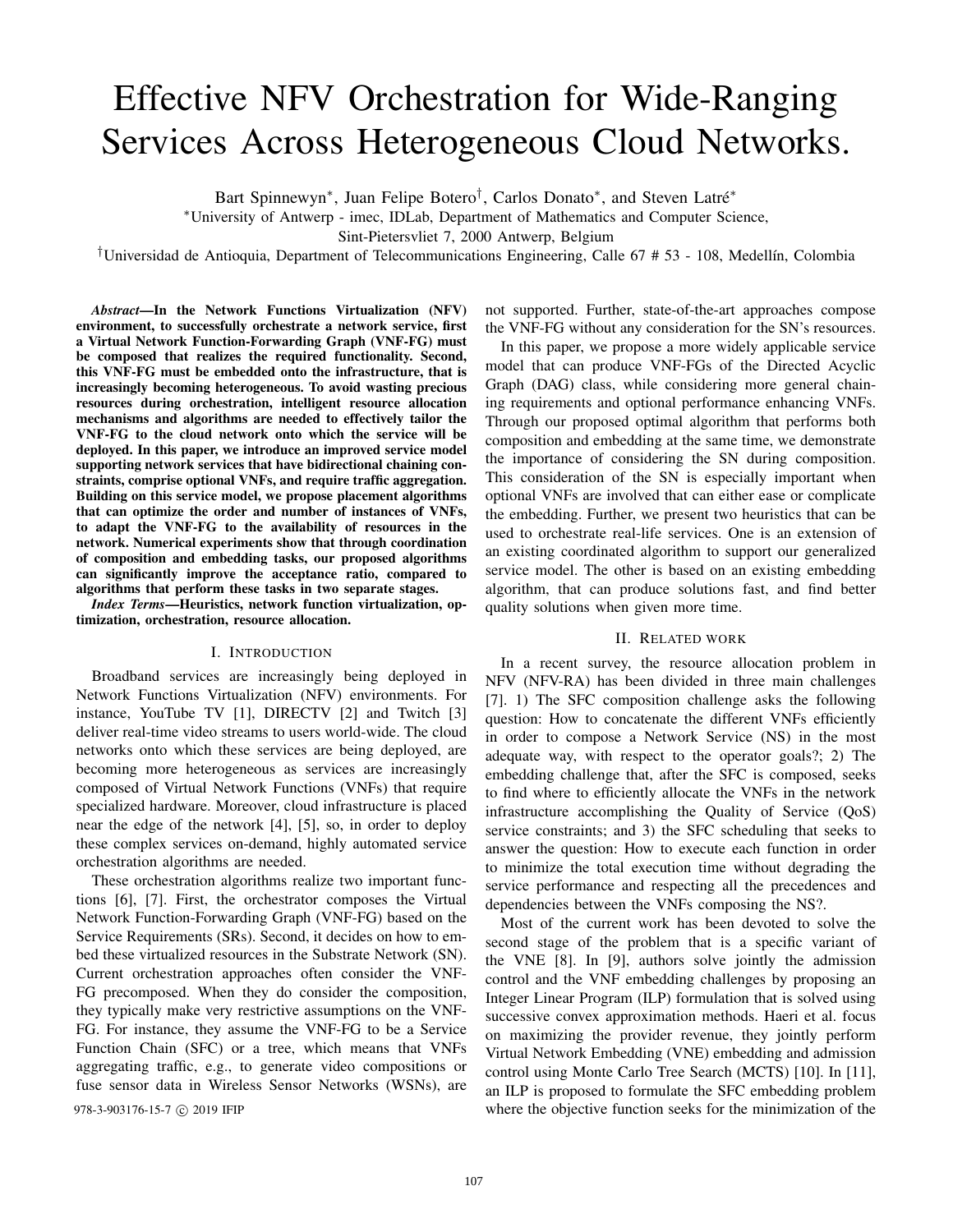bandwidth requirements; the problem is solved in a scalable and exact way via a mathematical model with a decomposition scheme. The authors of [12] propose a fully automated approach to jointly optimizing scaling, placement, and routing VNF Requests (VNFRs) called JASPER; the approach is divided in two, an exact Mixed Integer Linear Program (MILP) approach and a custom heuristic.

While the aforementioned approaches do not consider the composition stage of the problem, there are some recent proposals that face this problem. Authors of [13] were the first to propose an exact ILP-based approach to solve the composition problem, even if this solution is not scalable it can be taken as a first approximation to solve this stage. The first proposal to solve both the composition and embedding stages was proposed in [14], here authors present an uncoordinated solution where the composition is solved via a greedy heuristic and the resulting SFC is embedded using an Mixed Integer Quadratically Constrained Program (MIQCP). The first approach to solve in a coordinated way SFC composition and embedding is presented in [15] using a recursive algorithm that concatenates VNFs and embeds them at the same time; the problem with this approach is the running time when the algorithm backtracks due to the impossibility to embed a VNF.

Compared to previous work [16], the approach proposed in this paper presents three major contributions: 1) a widely applicable service model with support for optional performance enhancing VNFs, bidirectional chaining constraints (e.g., for heterogeneous service delivery) and traffic aggregation (e.g., fusion of sensor data in WSNs); 2) an optimal formulation of the problem as a 1-stage ILP; which is based on a symmetryremoving Augmented Graph (AG); and 3) a heuristic based on MCTS to solve the problem in a scalable and near-optimal way.

#### III. PROBLEM FORMULATION

This section formally introduces the problem that is studied in this paper. The problem is to find a good quality initial Placement Configuration (PC), given SRs and the SN description. First, the composition and embedding requirements are introduced. Second, an AG is introduced to simplify formulation of the problem as an ILP. Third, the combined problem is formulated as a 1-stage ILP that optimizes the service composition and embedding at the same time. Finally, an ILP formulation is provided that can be used to perform VNF-FG composition and embedding in two separate stages. The problems introduced in this section require the embedding of a VNF-FG, which is an instance of the VNE problem and has been shown to be NP-hard [17]. Consequently, these problems are at least NP-hard. Throughout this paper, a media streaming service that distributes a sports event to multiple TV providers, is used to illustrate the concepts.

### *A. Composition and embedding requirements*

The SRs are listed in Table I. The NS's functionality is realized by a VNF-FG. In this paper, the VNF-FG is considered a DAG. This VNF-FG comprises VNF instances,

TABLE I INPUT PARAMETERS TO THE SERVICE COMPOSITION.

| Symbol                                                                                                              | <b>Description</b>                          |
|---------------------------------------------------------------------------------------------------------------------|---------------------------------------------|
|                                                                                                                     | Set of VNFs in the service.                 |
|                                                                                                                     | Set of VLs in the service.                  |
| $L_{out} \subset L$                                                                                                 | Set of egress VLs in the service.           |
| $\overline{L_{in}} \subset L$                                                                                       | Set of ingress VLs in the ser-              |
|                                                                                                                     | vice.                                       |
|                                                                                                                     | Set of egress VLs of $v \in V$ .            |
| $\frac{L_{out}^v \subset L_{out}}{L_{in}^v \subset L_{in}}$<br>$\frac{L_{in}^v \subset L_{in}}{V_{init} \subset V}$ | Set of ingress VLs to $v \in V$ .           |
|                                                                                                                     | Initial VNFs where the service              |
|                                                                                                                     | originates.                                 |
| $V_{term} \subset V$                                                                                                | Set of terminating VNFs.                    |
| $r_{init}(v): V_{init} \rightarrow \mathbb{R}^+$                                                                    | Initial data rate arriving at initial       |
|                                                                                                                     | VNF $v \in V_{init}$ .                      |
| $\mathcal{C}(l_{out}, l_{in}): L_{out} \times L_{in} \rightarrow \{0, 1\}$                                          | Binary parameter indicating if              |
|                                                                                                                     | $l_{in}$ and $l_{out}$ are compatible.      |
| $M(l_{out}): L_{out} \rightarrow \mathbb{Z}^+$                                                                      | Maximum number of VL in-                    |
|                                                                                                                     | stances flowing out of a VNF                |
|                                                                                                                     | instance via $l_{out}$ .                    |
| $L_{l_{out}}^{next} \subset L_{in}$                                                                                 | Set of ingress VLs that the traf-           |
|                                                                                                                     | fic on $l_{out} \in L_{out}$ should pass    |
|                                                                                                                     | through next.                               |
| $L_{l_{in}}^{prev} \subset L_{out}$                                                                                 | Set of egress VLs that the traf-            |
|                                                                                                                     | fic on $l_{in} \in L_{in}$ should have      |
|                                                                                                                     | passed through previously.                  |
| $d_{rel}(v): V \to \mathbb{R}^+$                                                                                    | The ratio of the processing re-             |
|                                                                                                                     | quirement of VNF $v$ , to the               |
|                                                                                                                     | ingress data rate at $v$ .                  |
| $r_{rel}(l_{out}): L_{out} \rightarrow \mathbb{R}^+$                                                                | The ratio of traffic flowing out            |
|                                                                                                                     | $l_{out} \in L_{out}$ , to the traffic gen- |
|                                                                                                                     | eration rate of VNF $v \in V$ .             |

interconnected by VL instances. A path in this DAG, formed by an ordered set of VL instances, is referred to as a SFC. The VNF instances in the VNF-FG are created based on a set of VNFs (V). Each VNF  $v \in V$  has a set of egress VLs  $(L_{out}^v)$  and ingress VLs  $(L_{in}^v)$ . The processing requirements of an instance of  $v \in V$  are proportional to the total ingress bandwidth to the instance, by a factor  $d_{rel}(v)$ .

An instance of VNF  $v_1 \in V$  can communicate to an instance of VNF  $v_2 \in V$  through a VL instance, that is formed by connecting an egress VL of the source VNF instance  $l_{out} \in$  $L_{out}^{v_1}$  to an ingress VL of the target VNF instance  $l_{in} \in L_{in}^{v_2}$ .  $l_{out}$  can be connected to  $l_{in}$  if and only if (iff) both VLs are compatible, i.e.  $\mathcal{C}(l_{out}, l_{in}) = 1$ .

The VNF-FG must contain exactly one VNF instance of each VNF  $v_{init} \in V_{init}$  and VNF  $v_{term} \in V_{term}$ . An initial VNF  $v_{init} \in V_{init}$  has no ingress VLs and generates traffic at a rate  $r_{init}(v_{init})$ . For an instance of a non-initial VNF  $v \in$  $V \setminus V_{init}$ , the bandwidth on each VL instance corresponding to egress VL  $l_{out}^v \in L_{out}^v$  is proportional, by a factor  $r_{gen}(l_{out})$ , to this VNF instance's total ingress bandwidth.

In the VNF-FG, the chaining requirements for an instance  $v^{inst}$  of VNF  $v \in V$  are the following. On the one hand, there are requirements related to the neighborhood of  $v^{inst}$ . First, through each of its ingress VLs  $l_{in} \in L_{in}^v$ ,  $v^{inst}$  must be connected to one parent. Second,  $v^{inst}$  can be connected to at most  $M(l_{out})$  children, through each of its egress VLs  $l_{out} \in L_{out}^v$ . On the other hand, there are bidirectional chaining requirements related to  $v^{inst}$ . First, for any terminal VNF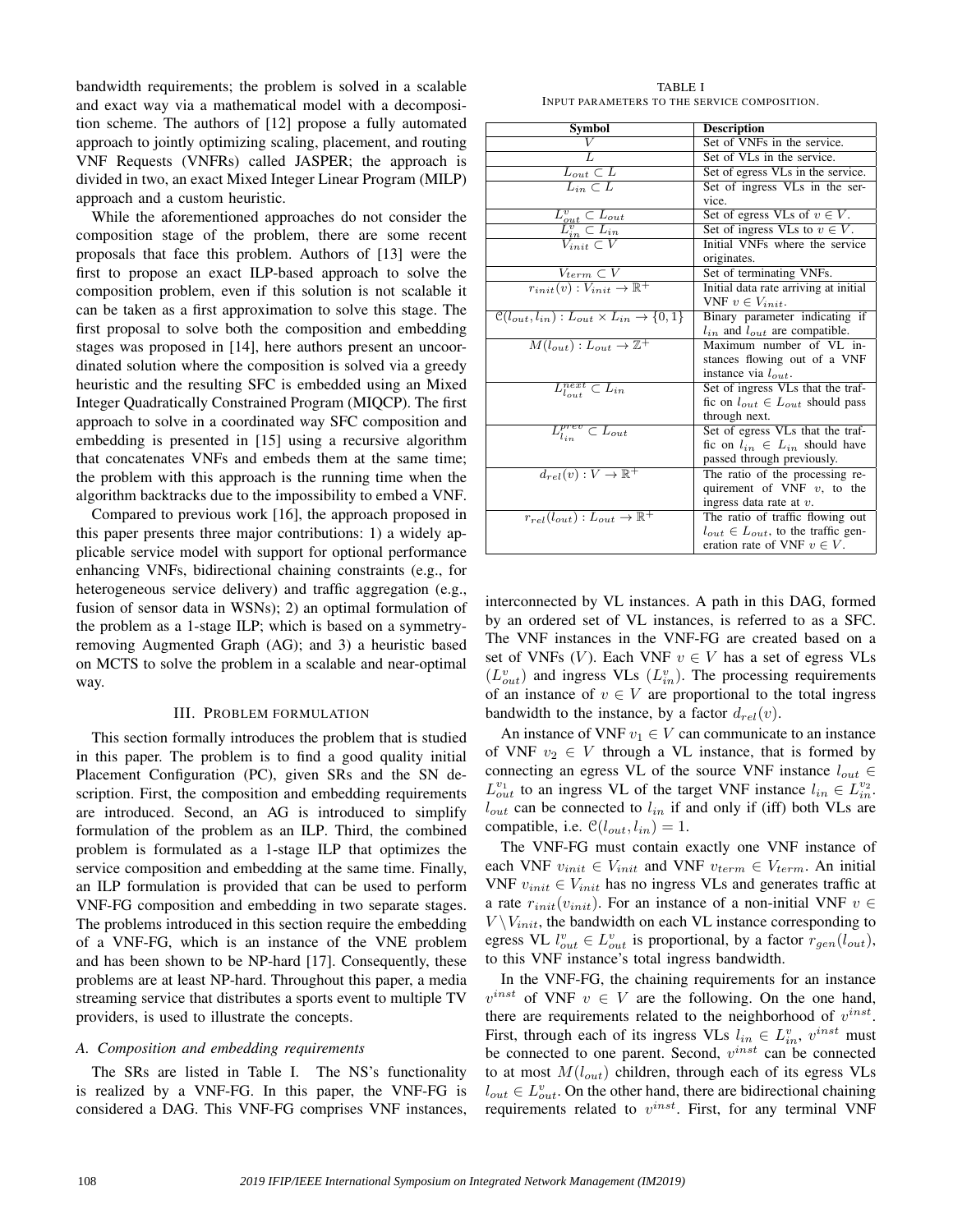

Fig. 1. Service requirements for the working example, grouped per VNF in gray rectangles. Arrows with intermittent lines whose label start with an  $i$  and an e, represent ingress and egress VLs respectively. A solid line connecting  $l_{out} \in L_{out}$  and  $l_{in} \in L_{in}$  indicates  $\mathcal{C}_{l_{out},l_{in}} = 1$ . An arrowhead on this same line from  $l_{out}$  to  $l_{in}$  indicates that  $l_{in} \in L_{l_{out}}^{next}$ . An opposite arrowhead indicates that  $l_{out} \in L_{l_{in}}^{prev}$ . For all  $v \in V$ ,  $r_{init}(v)^*$  and  $d_{rel}(v)^\nabla$  are indicated. Further, for all  $l_{out} \in L_{out}$ ,  $M(l_{out})^{\triangle}$  is indicated and  $r_{rel}(l_{out}) = 1$ .

instance that can be reached from  $v^{inst}$  through its egress VL  $l_{out} \in L_{out}^v$ , any SFC to this descendant must contain all ingress VLs in  $L_v^{next}$ . The set of required ingress VLs that any SFC from  $v^{inst}$  to any terminal VNF instance must contain, will be denoted as  $N(v^{inst}) \subset L^{next}$ . Then, for any child  $\tilde{v}^{inst}$  of  $v^{inst}$  that is connected via  $l_{out}$  to  $l_{in}$ ,  $N(\tilde{v}^{inst}) = N(\tilde{v}^{inst}) \cup L_{l_{out}}^{next} \setminus \{l_{in}\}.$  Since a terminal VNF has no egress VLs, each of its instances  $v_{term}^{inst}$  must have resolved all dependencies of its ancestors, i.e.  $N(v_{term}^{inst}) = \emptyset$ . Egress VLs that are not in L prev are referred to as *optional*. It is assumed that optional VLs do not change the bandwidth requirements along an SFC, otherwise the level of service would depend on the VNF-FG composition. Further, for any initial VNF instance  $v_{init}^{inst}$  that can reach  $v^{inst}$  through an SFC that contains  $l_{in} \in L_{in}^v$ , this SFC must contain all egress VLs in  $L_v^{prev}$ . The set of required egress VLs that any SFC, from any initial VNF instance towards  $v^{inst}$  contains, is denoted as  $P(v^{inst}) \subset L^{prev}$ . This set determines which children can be connected to  $v^{inst}$ .

For the working example, the chaining requirements are shown in Figure 1. This media distribution service makes a composition (VNF  $m$ ) of three video sources (VNFs  $s_1$ ,  $s_2, s_3$ ). The composed stream can contain a combination of multiple viewing angles of the event and commentary from a TV studio.  $m$  aggregates the traffic flowing onto its ingress VLs, i.e.,  $i_0$ ,  $i_1$ ,  $i_3$ . In contrast, aggregation of traffic is not supported in [13], [15], [16]. These ingress VLs each need to be connected to the egress VL of  $s_1$ ,  $s_2$  and  $s_3$  respectively. The VNF-FG can only comprise a single instance of each initial VNF, and  $M(e_0) = 1$ . Thus, the service can contain only a single instance of m. The terminal VNFs, i.e.,  $t<sup>1</sup>$ through  $t^6$ , each require a copy of the composed video stream from m. Additionally, these terminal VNFs can have their own specific service delivery requirements. For instance, the ingress VL to  $t<sup>1</sup>$  requires the traffic on its ingress VL, i.e.  $i<sub>6</sub>$ , to have passed through the egress VL of a watermarking VNF  $(w)$ , billing VNF (b) and composition VNF first. The watermarking VNF can add the TV provider's logo or advertise a popular upcoming program. The sequence in which this stream passes through  $b$  and  $w$  does not matter for the functionality of the service. Since  $M(e_8) = 1$ , only a single stream can



Fig. 2. Illustration of a valid VNF-FG for the working example with annotation of CPU requirements<sup>†</sup> and  $P^{\triangleleft}$ . N identically equals  $\emptyset$ . Thin and thick arrows represent VL instances with a bandwidth requirement of 1 and 3 bandwidth units respectively.

be processed by any instance of  $w$ . Therefore, each stream arriving at a terminal VNF has been uniquely watermarked. VL  $i_6$  can be directly connected to  $e_8$  or  $e_7$  (solid line), but cannot be directly connected to  $e_3$  (dotted line). While the ingress VL to  $t<sup>1</sup>$  does require watermarking and billing, the VL ingress to  $t^3$ , i.e.  $i_8$ , does not. Moreover, since  $i_8$  is not compatible with  $e_7$  and  $e_8$ , a SFC arriving at  $i_8$  cannot have flown through  $w$  and  $b$ .

The distribution of the composed video stream from  $m$ towards the watermarking, billing and terminal VNFs is done by a hierarchical caching network. The first layer  $(L_1)$  contains either  $c_{S_5}^{L_1}$  or  $c_{S_{20}}^{L_1}$ , neither one's inclusion in the VNF-FG is strictly required. The  $L_1$  caches can serve watermarking, billing and terminal VNFs and layer 2  $(L_2)$  caches.  $c_{S_3}^{L_2}$  can serve up to 3 VNFs and is optional. While our model supports bidirectional chaining requirements and optional VLs, [13], [15], [16] consider only chaining requirements from the initial VNF towards the terminal VNFs and mandatory VLs.

A VNF-FG satisfying the chaining requirements of the working example is shown in Figure 2. The used caching hierarchy comprises one instance of  $c_{S_5}^{L_1}$  and two instances of  $c_{S_3}^{L_2}$ . The total ingress bandwidth to the composition instance  $(m)$  equals  $1 + 1 + 1 = 3$ . Since  $r_{rel}(e_3) = 1$ , the egress bandwidth along the VL instance from m to  $c_{S_5}^{L_1} = 3 \times 1$ . For the initial VNF instances,  $N$  is empty. For each of the ingress VLs of  $m$ , the ingress VL instance immediately satisfies the connecting egress VL's chaining requirement. Consequently,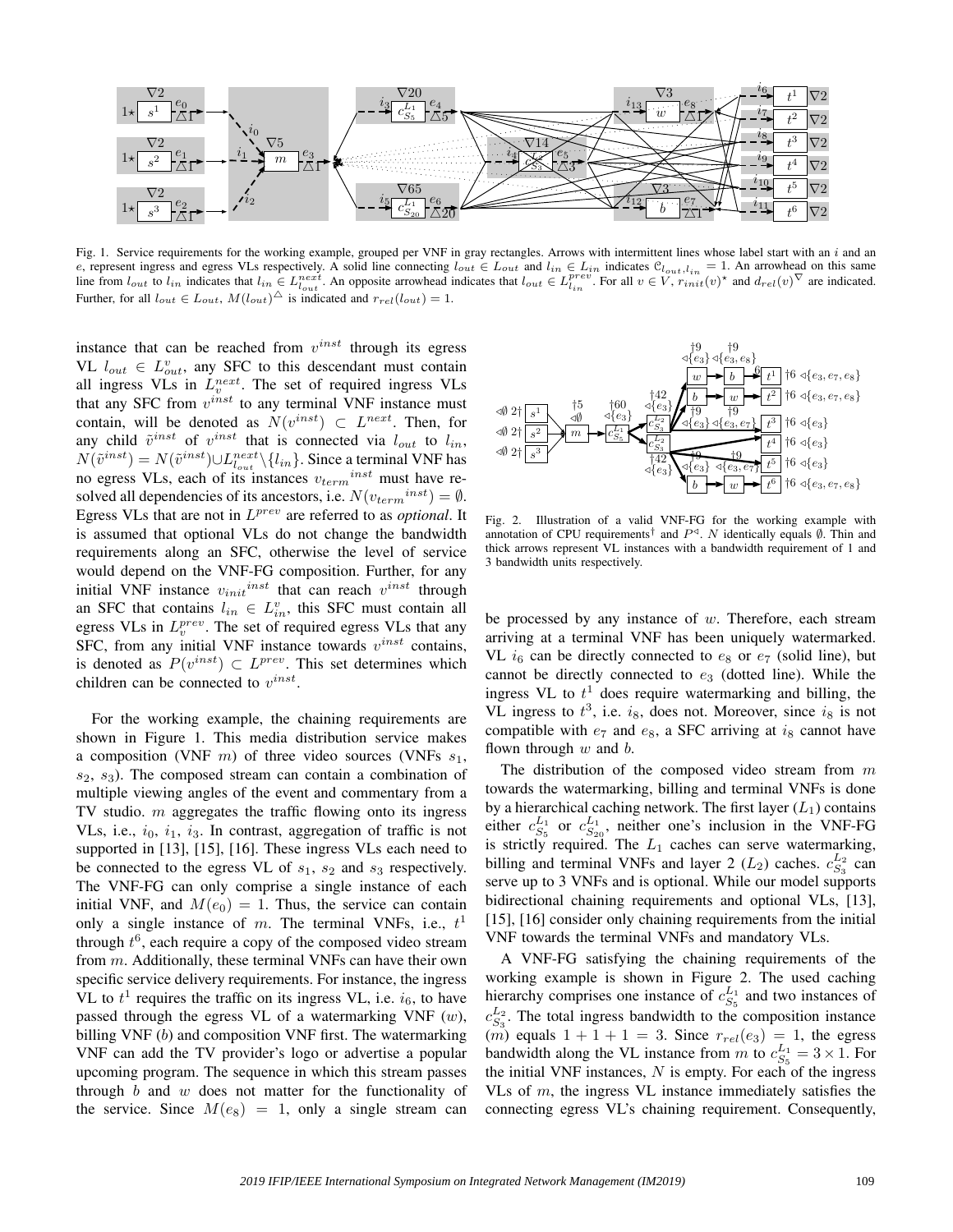TABLE II INPUT PARAMETERS TO THE SERVICE EMBEDDING.

| Symbol              | <b>Description</b>                                     |
|---------------------|--------------------------------------------------------|
|                     | Set of PMs.                                            |
|                     | Set of PL <sub>s</sub> .                               |
| $\phi(v) \subset H$ | Set of PMs $\in$ H that can host VNF $v \in V$ .       |
| D(h)                | Remaining processing capability of PM $h \in H$ .      |
| $B(h_1, h_2)$       | Remaining bandwidth capability of $(h_1, h_2) \in E$ . |

for this m instance, N is empty. Further,  $e_0$ ,  $e_1$  and  $e_2$  are not  $L^{prev}$ , whence for this instance of m, P is empty as well.  $e_3$ however is a required egress VL, therefore it is added to P for all of its descendants. The same goes for  $e_7$  and  $e_8$ .

The input parameters to the service embedding are listed in Table II. The SN comprises a set of Physical Machines (PMs)  $(H)$ , interconnected by directed Physical Links (PLs)  $(E)$ . The set of PMs on which a particular VNF  $v \in V$  can be executed is given by  $\Phi(v)$ . The remaining processing capability of  $h \in$ H is given by  $D(h)$ . The remaining bandwidth capacity of  $(h_1, h_2) \in E$  is given by  $B(h_1, h_2)$ .

# *B. Augmented Graph*

The VNF-FG in Figure 2 comprises three instances of VNF  $w$ . The two  $w$  instances that are children of a  $b$  instance, have identical chaining, bandwidth and processing requirements. These two instances will be called *equivalent*. Given the SRs in Section III-A, two VNF instances,  $v_1^{inst}$  and  $v_2^{inst}$  are equivalent iff they (1) correspond to the same VNF  $v \in V$ ; (2) have identical ingress VL dependencies  $(N)$  after the VNF instance and the same required egress  $V\mathcal{L}$  (P) appear before the VNF instance; and (3) they have the same bandwidth and processing requirements. This equivalence relation is denoted as  $v_1^{inst} \sim v_2^{inst}$ . Since optional VNFs are assumed to not change the bandwidth requirements and the bandwidth requirements are multiplicative; condition (3) follows from (1) and (2). This property will be used in the AG, which serves as a basis to describe any VNF-FG satisfying the SRs. This AG  $G(\Theta, \Psi)$ , comprises augmented VNFs  $\Theta$ , interconnected by augmented VLs Ψ, to represent VNF instances and their possible interconnections. By construction, these augmented nodes and augmented VLs satisfy the chaining requirements.

The procedure to generate the AG comprises four steps. First, the augmented VNFs corresponding to the initial VNFs are generated and added to  $\Theta$ . For these initial augmented VNFs, both  $N$  and  $P$  are empty. Then, these augmented VNFs are added to a queue  $(Q_1)$ . In the second step, the egress VLs of the augmented VNFs in  $Q_1$  are explored. When an egress VL  $l_{out}$  of  $\theta_{cur}$  in  $Q_1$  can be connected to a VNF's ingress VL  $l_{in}$ , then a new augmented VNF instance is created  $(\theta_{new})$ . This connection can be made iff  $l_{out}$  and  $l_{in}$  are compatible;  $P(\theta_{cur}) \cup l_{out}$  contains all egress VLs in  $L_{l_{in}}^{prev}$ ; and the target VNF of  $l_{in}$  is not an ancestor of  $\theta_{cur}$ . If  $\theta_{new}$  is not in  $\Theta$ , then it is added to both  $\Theta$  and  $Q_1$ , as its egress VLs must be explored. Finally,  $(\theta_{cur}, \theta_{new})$  is added to  $\Psi$  if it is not already in  $\Psi$ . The third step prunes invalid augmented VNFs from the AG. In this step there can be two



Fig. 3. AG for the working example. Empty values of  $P$  and  $N$  are not shown.

TABLE III INPUT PARAMETERS TO THE THE SERVICE COMPOSITION FOR THE ILP.

| Symbol                                                                            | <b>Description</b>                                                |
|-----------------------------------------------------------------------------------|-------------------------------------------------------------------|
|                                                                                   | Set of augmented VNFs in the AG.                                  |
| Ψ                                                                                 | Set of augmented VLs in the AG.                                   |
| $v(\theta): \Theta \to V$                                                         | VNF corresponding to $\theta \in \Theta$ .                        |
| $\overline{\Psi^{out}(\theta, l_{out})} : \Theta \times L_{out} \rightarrow \Psi$ | Set of egress augmented VLs of $\theta \in$                       |
|                                                                                   | $\Theta$ , corresponding to $l_{out} \in L_{out}^{v(\theta_1)}$ . |
| $\Psi^{in}(\theta, l_{in}): \Theta \times L_{in} \rightarrow \Psi$                | Set of ingress augmented VLs of $\theta \in$                      |
|                                                                                   | $\Theta$ , corresponding to $l_{in} \in L_{in}^{v(\theta)}$ .     |
| $b(\psi): \Psi \to \mathbb{R}^+$                                                  | Bandwidth requirement<br>of                                       |
|                                                                                   | augmented VL $\psi \in \Psi$                                      |
| $d(\theta): \Theta \to \mathbb{R}^+$                                              | The processing requirement of aug-                                |
|                                                                                   | mented VNF $\theta \in \Theta$ .                                  |

types of invalid augmented VNFs in the AG. First, terminal augmented VNFs with remaining dependencies  $(N(\theta) \neq \emptyset)$ are removed. Second, augmented VNFs with missing parents are removed. When a node is removed from  $\Theta$ , then the validity of its former neighbours in the AG is verified as well. This step is also implemented with a queue. Forth, the bandwidth and processing requirements of the augmented VNFs are calculated recursively. For the working example, the resulting AG is shown in Figure 3.

## *C. 1-Stage Integer Linear Program (ILP1STAGE)*

In this section, we provide a formal description of our problem as an ILP [18], which can be used to find an optimal solution to the combined problem of service composition and embedding for services with bidirectional chaining requirements and optional VLs. To the best of our knowledge, we are the first to solve this combined problem in an optimal way. Table III lists the input parameters related to the VNF chains and service composition. These parameters result from the AG generation algorithm described in Section III-B. The input parameters related to the service embedding are the same as for the original problem (Table II). The decision variables are listed in Table IV.

*Constraints:* The augmented VNFs corresponding to the terminal VNFs are selected.

$$
X_{\theta} = 1 : \forall \theta \in \Theta | v(\theta) \in V_{init} \cup V_{term}
$$
 (1)

The number of embedded VNF instances equals the number of VNF instances in the VNF-FG.

$$
X_{\theta} = \sum_{h \in H} x_{\theta, h} : \forall \theta \in \Theta \tag{2}
$$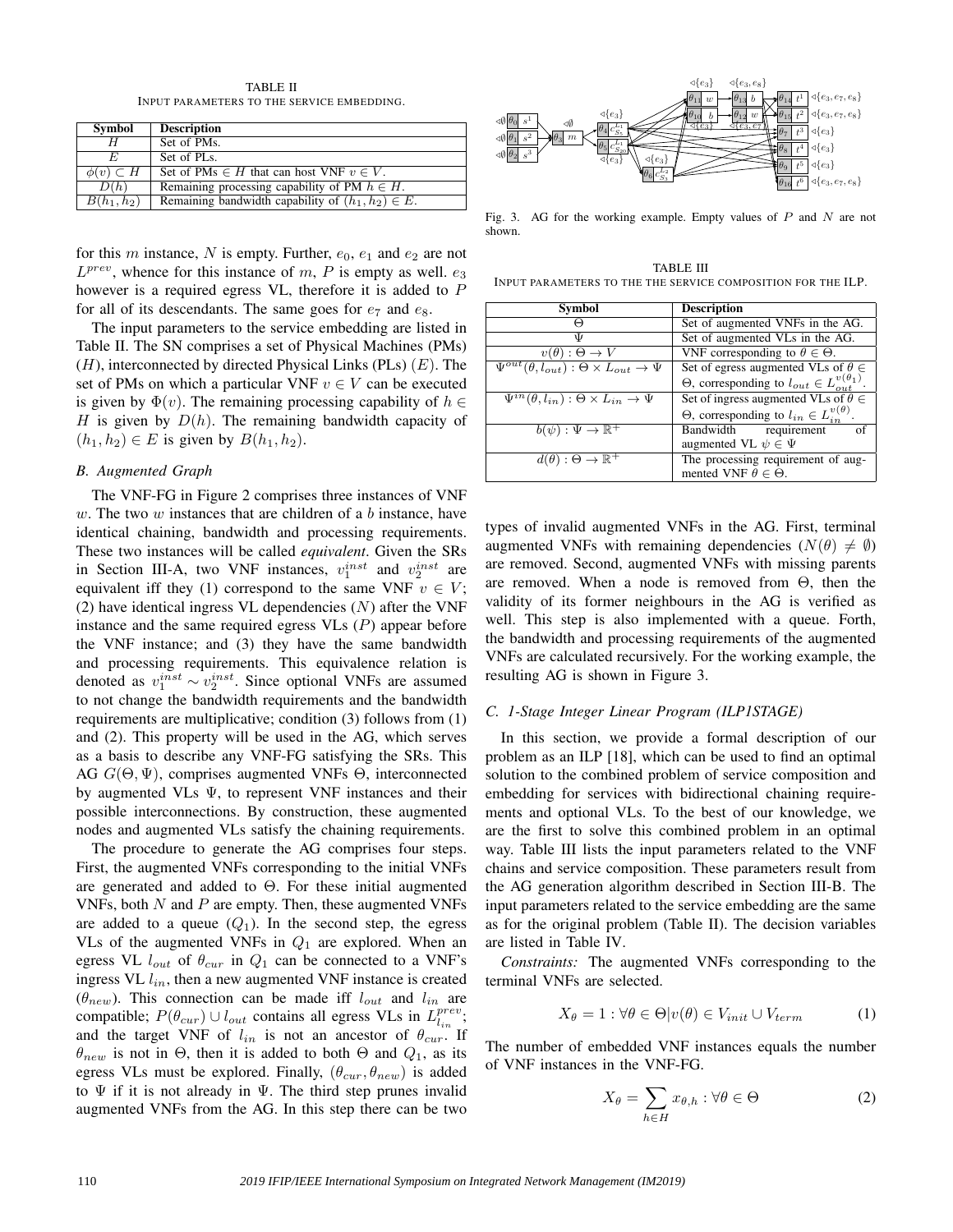TABLE IV DECISION VARIABLES OF THE ILP.

| Symbol               | <b>Description</b>                                          |  |
|----------------------|-------------------------------------------------------------|--|
| $X_{\theta}$         | Integer indicating how many instances of augmented VNF      |  |
|                      | $\theta \in \Theta$ are in the VNF-FG.                      |  |
| $Y_{\psi}$           | Integer indicating how many instances of augmented VL       |  |
|                      | $\psi \in \Psi$ are in the VNF-FG.                          |  |
| $x_{\theta,n}$       | Integer indicating how many instances of augmented VNF      |  |
|                      | $\theta \in \Theta$ are embedded onto PM n.                 |  |
| $y_{\psi,(h_1,h_2)}$ | Integer indicating the number of VL instances correspond-   |  |
|                      | ing to augmented link $\psi \in \Psi$ that are routed along |  |
|                      | $(h_1, h_2) \in E.$                                         |  |
| $\sigma_{\psi,h}$    | Integer indicating how many instances of augmented VL       |  |
|                      | $\psi \in \Psi$ originate at $h \in H$ .                    |  |
| $\tau_{\psi,h}$      | Integer indicating how many instances of augmented VL       |  |
|                      | $\psi \in \Psi$ terminate at $h \in H$ .                    |  |

For each augmented VNF instance on a node, the corresponding ingress augmented VL instances are provisioned.

$$
\sum_{\psi_{in} \in \Psi^{in}(\theta, l_{in})} \tau_{\psi_{in}, h} = x_{\theta, h} : \forall h \in H, \theta \in \Theta, l_{in} \in L_{in}^{v(\theta)}
$$
\n(3)

For each egress VL  $l_{out} \in L_{out}^v$  of an instance of VNF  $v \in V$ , the maximum number of corresponding egress VL instances is  $M(l_{out})$ .  $\forall \theta \in \Theta, l_{out} \in L_{out}^{v(\theta)}, h \in H$ :

$$
\sum_{\psi_{out} \in \Psi^{out}(\theta, l_{out})} \sigma_{\psi_{out}, h} \le M(l_{out}) x_{\theta, h}
$$
 (4)

The processing requirements for the VNFs are assumed additive. If an augmented VNF  $\theta$  is embedded onto  $h \in H$ , then its processing requirements  $d(\theta)$  are allocated. For each PM  $h \in H$ , the total processing requirements cannot exceed the node's remaining capabilities.

$$
\sum_{\theta \in \Theta} d(\theta) x_{\theta, h} \le D(h) : \forall h \in H \tag{5}
$$

VNF  $v \in V$  cannot be instantiated on PMs that are not in its candidate set  $\phi(v) \subset H$ .

$$
x_{\theta,h} = 0 : \forall \theta \in \Theta, h \in H \setminus \phi(v(\theta)) \tag{6}
$$

All VL instances in the VNF-FG are routed through the SN. Multi-commodity flow constraints dictate that for any augmented VL  $(\theta_1, \theta_2) \in \Psi$  the net number of VL instances leaving a certain PM  $h_1$  equals the difference between the number of instances of  $\theta_1$  and  $\theta_2$  hosted on  $h_1$ .  $\forall h_1 \in$  $H,(\theta_1,\theta_2)\in\Psi:$ 

$$
\sum_{(h_1, h_2) \in E} y_{(\theta_1, \theta_2), (h_1, h_2)} - \sum_{(h_2, h_1) \in E} y_{(\theta_1, \theta_2), (h_2, h_1)} \tag{7}
$$
\n
$$
= \sigma_{(\theta_1, \theta_2), h_1} - \tau_{(\theta_1, \theta_2), h_1}.
$$

If augmented VL  $\psi \in \Psi$  is routed along PL  $(h_1, h_2) \in E$ , then its required bandwidth  $b(\psi)$  is allocated. The total bandwidth consumption on a PL cannot exceed the available bandwidth capability  $B(h_1, h_2)$ .

$$
\sum_{\psi \in \Psi} b(\psi) y_{\psi,(h_1,h_2)} \leq B(h_1,h_2) : \forall (h_1,h_2) \in E \quad (8)
$$

*Objective function:* The objective of the resource allocation is to minimize resources consumption, weighted by the scarcity of said resource.

$$
\mathbb{L} = \sum_{\theta \in \Theta} \sum_{h \in H} \frac{d(\theta)x_{\theta,h}}{D(h)} + \sum_{\psi \in \Psi} \sum_{(h_1,h_2) \in E} \frac{b(\psi)y_{\psi,(h_1,h_2)}}{B(h_1,h_2)} \quad (9)
$$

The objective is to minimize  $\mathbb L$  subject to Equations 1 - 8.

## *D. 2-Stage Integer Linear Program (ILP2STAGE)*

In this formulation, the optimization is performed in two stages. First, the VNF-FG is composed based on the service requirements, without any knowledge about the SN capabilities. During composition the number of instances of each augmented VNF and augmented VL is determined. Where in the SN, these virtualized resources are embedded is not yet considered. In a second stage, this VNF-FG is embedded onto the SN, taking into account the remaining capabilities. This algorithm is an improvement on related work that performs composition and embedding in two separate stages. For instance, Ocampo et al. solely consider the composition problem for VNF-FGs with a tree topology and without optional VLs. The authors try to find the minimal bandwidth VNF-FG [13]. The authors in [19], [20], [10], [21] assume a precomposed VNF-FG and solely focus on the VNE. The authors in [14] propose a 2-stage approach to the combined problem. In their first stage, a greedy algorithm composes the minimal bandwidth VNF-FG. In their second stage, the VNF-FG is embedded using a MIQCP.

*Composition:* The terminal and initial VNFs are instantiated exactly once (Equation 1). Further, each augmented VNF instance requires exactly one ingress VL instances corresponding to each of its ingress VLs in  $L_{in}^{v(\theta)}$ .

$$
\sum_{n \in \Psi^{in}(\theta, l_{in})} I_{\psi_{in}} = X_{\theta} : \theta \in \Theta, l_{in} \in L_{in}^{v(\theta)},\tag{10}
$$

where  $I_{\psi}$  is the number of instances of augmented VL  $\psi \in \Psi$ . For each instance of  $v \in V$ , the number of egress VL instances for  $l_{out} \in L_{out}^v$  is at most  $M(l_{out})$ .  $\forall \theta \in \Theta, l_{out} \in L_{out}^{v(\theta)}$ :

 $\psi_i$ 

 $\psi_{ou}$ 

$$
\sum_{t \in \Psi^{out}(\theta, l_{out})} I_{\psi_{out}} \le M(l_{out}) X_{\theta} \tag{11}
$$

ILP2STAGE-B minimizes the VNF-FG VL bandwidth in this stage. The same objective is used in [14] and [13].

$$
\mathbb{B} = \sum_{\psi \in \Psi} b(\psi) I_{\psi} \tag{12}
$$

ILP2STAGE-C minimizes the processing requirements.

$$
\mathbb{C} = \sum_{\theta \in \Theta} d(\theta) X_{\theta} \tag{13}
$$

*Embedding:* The resulting values of  $I_{\psi}$ ,  $X_{\theta}$  from the first stage are added as constraints. Further, for each augmented VL its number of instances equals the times that the augmented VL originates and terminates on any PM in H.

$$
I_{\psi} = \sum_{h \in H} \sigma_{\psi, h} : \forall \psi \in \Psi \tag{14}
$$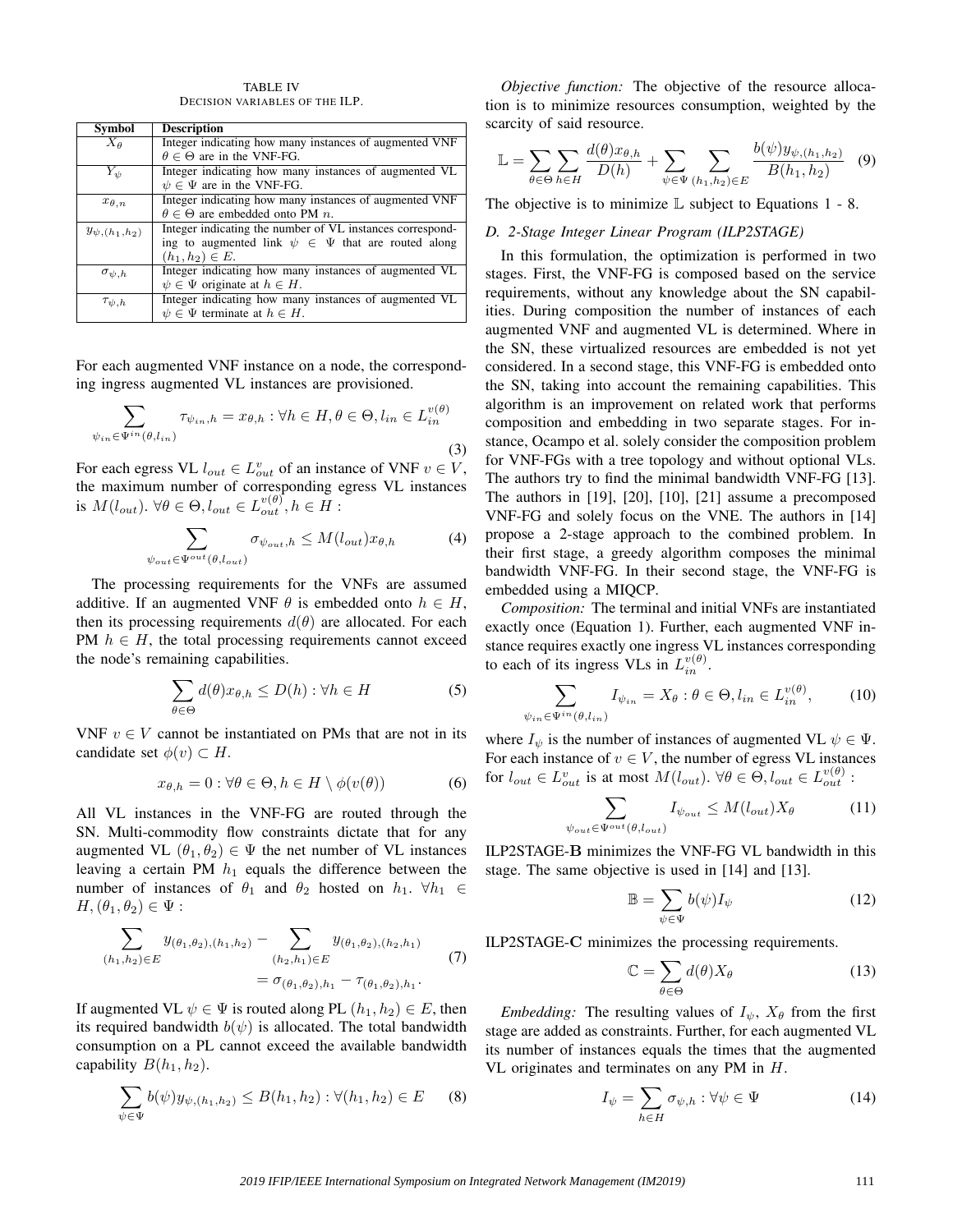and

$$
I_{\psi} = \sum_{h \in H} \tau_{\psi, h} : \forall \psi \in \Psi \tag{15}
$$

Finally, the embedding is subject to the constraints in ILP1STAGE and minimizes L (Equation 9).

# IV. SOLUTION STRATEGY

Given the computational intractability of the exact algorithms presented in the previous section, two heuristics are proposed. REC is a recursive procedure that terminates as soon as a valid mapping is found, while MCTS can find a better quality solution when given more computation time. Both procedures use the GENNEIGH and FINISHED functions.

GENNEIGH*(*M, κ*):* generates the (VL, Physical Path (PP)) mappings that can be added to the current mapping M, i.e. a list of augmented VL to PP mappings. This function performs the following steps. First, the VNF instances in M are traversed. As soon as an instance of  $v \in V$  with missing parents via  $l_{in} \in L_{in}^v$  is encountered, the search for a missing parent stops. Now, the candidate VL instances to resolve this missing parent are selected from the AG. A lookahead mechanism that verifies Equations 1, 10 and 11, is used to filter these candidates based on the current number of instances of each augmented VNF and VL in M. Then, GENNEIGH generates candidate PPs targeted to the PM on which this VNF instance with missing parents is hosted, for each of these candidate ingress VLs. The candidate PPs are generated using a Breadth First Search (BFS) procedure that searches the  $\kappa$  closest PMs that can host the source VNF of this VL instance, while considering remaining bandwidth and processing capabilities. When no VNF instance in M is missing a parent, then the next missing terminal VNF  $v_{term} \in V_{term}$  must be added. In this case, the candidate PMs in  $\psi(v_{term})$  that have sufficient processing capability remaining to host this VNF, are selected.

FINISHED $(M)$ : If the mapping  $(M)$  is not missing any ingress VL or terminal VNF instance, then this mapping satisfies the SRs and the function returns TRUE. Otherwise FINISHED returns FALSE.

## *A. Recursive Heuristic (REC)*

The recursive heuristic is described in Algorithm 1, it is an improvement on the recursive heuristic by Beck et al. [15], which does not consider optional VLs, traffic aggregation and bidirectional chaining requirements. This heuristic decides at the same time which VL instance to add to the composition and how to embed it. Parameter  $\alpha$  limits the maximum number of backtracks that the algorithm can make. Upon the algorithm's initiation, the number of backtracks that have been performed  $(a)$ , is set to 0 (Line 2) and the mapping  $(M)$  is empty (Line 3).

 $REC(\mathcal{M}, \alpha)$  tries to find a valid mapping by extending M. If  $REC(M, \alpha)$  finds a valid mapping, then it returns this mapping (Line 6). An empty set is returned if the backtracking limit

# Algorithm 1 Recursive heuristic.

| -   |                                                             |                                       |
|-----|-------------------------------------------------------------|---------------------------------------|
|     | 1: var $G(\theta, \Psi)$ , $G(H, E)$ , $B, D, \kappa, a$    |                                       |
|     | 2: $a \leftarrow 0$                                         |                                       |
|     | $3: \mathcal{M} \leftarrow \parallel$                       |                                       |
|     | 4: <b>procedure</b> $REC(M, \alpha)$                        |                                       |
| 5:  | if $FINISHED(\mathcal{M})$ then                             |                                       |
| 6:  | return M                                                    | $\triangleright$ Success              |
| 7:  | else if $a > \alpha$ then                                   |                                       |
| 8:  | return $\emptyset$                                          | ⊳ Backtrack limit exceeded            |
| 9:  | end if                                                      |                                       |
| 10: | $C \leftarrow$ GENNEIGH(M, $\kappa$ )                       | $\triangleright$ Generate candidates  |
| 11: | for each $c \in C$ do                                       |                                       |
| 12: | $\mathcal{M}' \leftarrow [\mathcal{M}, c]$                  | $\triangleright$ Add c to the mapping |
| 13: | $\mathcal{M}'' \leftarrow \text{REC}(\mathcal{M}', \alpha)$ | $\triangleright$ Recurse              |
| 14: | if $\mathcal{M}'' \neq \emptyset$ then                      |                                       |
| 15: | return $\mathcal{M}''$                                      | $\triangleright$ Sucessful recursion  |
| 16: | end if                                                      |                                       |
| 17: | $a \leftarrow a + 1$                                        | $\triangleright$ Backtrack            |
|     | $18:$ end for                                               |                                       |
| 19: | return $\emptyset$                                          | $\triangleright$ Failure              |
|     | 20: end procedure                                           |                                       |
|     |                                                             |                                       |

| <b>Algorithm 2</b> Monte Carlo Tree Search.           |  |  |  |  |
|-------------------------------------------------------|--|--|--|--|
| 1: var $G(\theta, \Psi)$ , $G(H, E)$ , $B, D, \kappa$ |  |  |  |  |
| 2: procedure $MCTS(\beta)$                            |  |  |  |  |
| 3:<br>$M \leftarrow \mathcal{U}$                      |  |  |  |  |
| 4:<br>while $\neg$ FINISHED( $\mathcal{M}$ ) do       |  |  |  |  |
| 5:<br>$C \leftarrow$ GENNEIGH(M, $\kappa$ )           |  |  |  |  |
| 6:<br>$c \leftarrow$ SELECT(M, C, $\beta$ )           |  |  |  |  |
| if $c = \emptyset$ then<br>7:                         |  |  |  |  |
| 8:<br>return 0<br>$\triangleright$ Failure            |  |  |  |  |
| 9:<br>end if                                          |  |  |  |  |
| 10:<br>$\mathcal{M} \leftarrow [\mathcal{M}, c]$      |  |  |  |  |
| end while<br>11:                                      |  |  |  |  |
| 12:<br>return M<br>$\triangleright$ Success           |  |  |  |  |
| 13: end procedure                                     |  |  |  |  |

has been exceeded (Line 8), or if a valid mapping cannot be found by extending the current mapping (M) (Line 19).

If the current mapping (M) does not satisfy all SRs and the backtrack limit has not been exceeded, then the algorithm iterates over all possible candidates  $c \in C$ . In each iteration, c is added to  $M'$ , i.e. a copy of  $M$  (Line 12). Next, the algorithm recursively searches for a valid mapping by extending  $\mathcal{M}'$ (Line 13). If the resulting mapping  $(\mathcal{M}'')$  is valid, then this mapping is returned. Otherwise, the number of backtracks is incremented and the next candidate in C is tried. If all candidates have been exhausted, then the algorithm returns ∅.

## *B. Monte Carlo Tree Search (MCTS)*

The MCTS algorithm is described in Algorithm 2. The search procedure is based on the VNE algorithms presented by Haeri et al. [10]. The key difference is that these algorithms do not solve the composition problem. The MCTS is parallelized using root parallelization; multiple independent searches are performed in separate threads and in the end the mapping with the highest reward is selected. For each of these independent searches, initially the mapping  $(M)$  is empty (Line 3). Then, while this mapping is not complete, the procedure performs the following steps. The possible candidates  $(C)$  to add to the mapping (M) are generated (Line 5). The SELECT procedure selects the next candidate  $(c \in C)$  to be added to the current mapping  $(M)$  as follows. It estimates the reward of the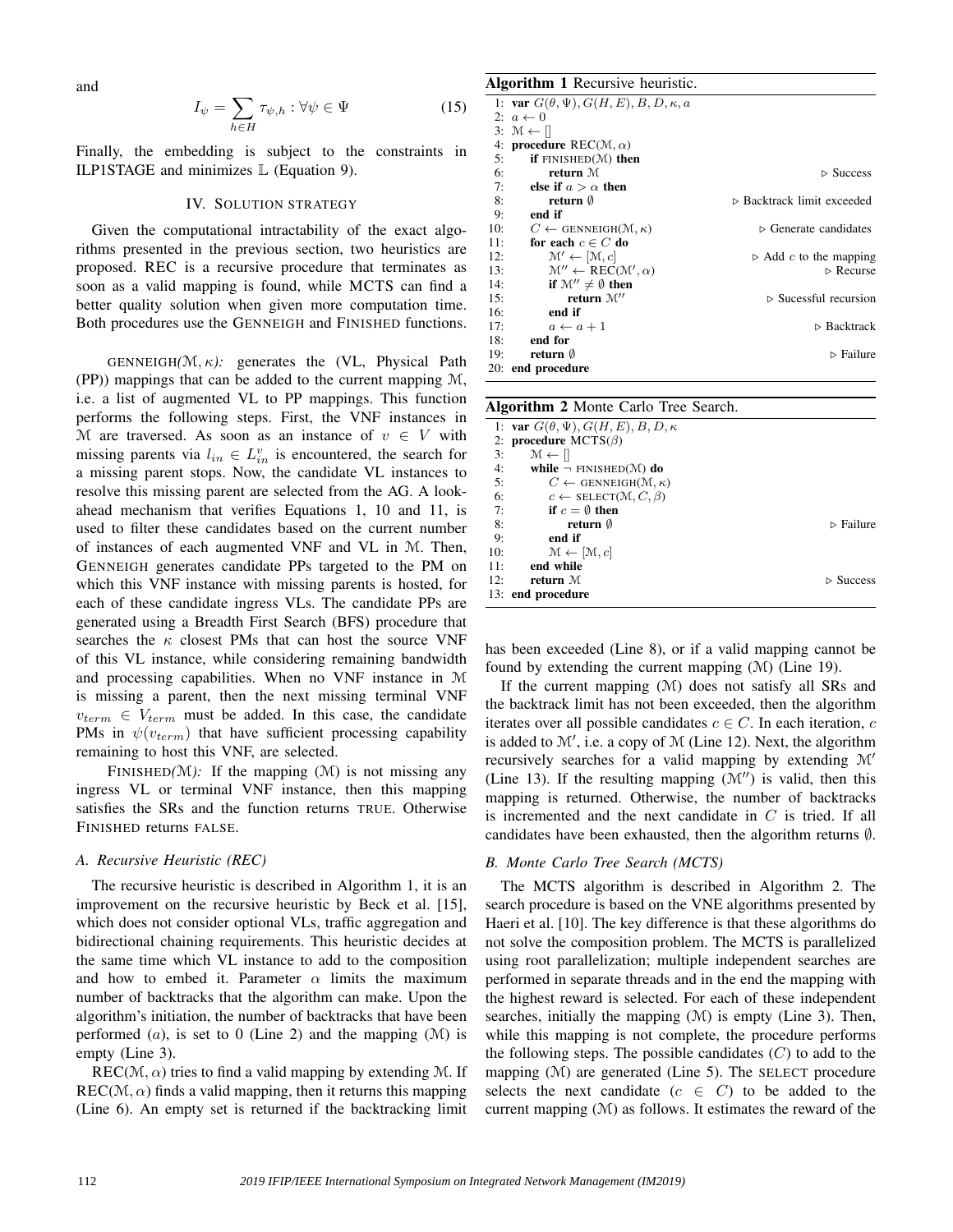candidates in C, by calling SIMULATE( $M, C$ ) up to  $\beta$  times. SIMULATE keeps track of the total reward and visit count of each candidate in C. In each call of SIMULATE, a candidate in  $C$  is selected using Upper Confidence Bounds for Trees (UCT) selection, which considers the total reward and visit count of each candidate. If  $[M, c]$  cannot be extended, then the reward is calculated and the reward and visit count of  $c$  is updated. Otherwise, a rollout is performed on  $[\mathcal{M}, c]$  using the default rollout policy. ROLLOUT( $M_{tmp}$ ) iteratively generates a random next candidate by calling GENNEIGH( $M_{tmp}, N, \kappa$ ) and selecting a random candidate, and adding it to  $\mathcal{M}_{tmp}$ , until either a feasible mapping is found, or one that cannot be extended any further. When SIMULATE returns, the estimated reward of c is updated using the reward of this simulation. The reward equals  $-\Gamma$  if the resulting mapping  $(\mathcal{M}_{tmp})$  was invalid, where  $\Gamma$  is the penalty for a rejected request, with default value 10. If  $\mathcal{M}_{tmp}$  was valid, then the reward equals minus the embedding cost. When the computational budget  $\beta$  is exhausted, SELECT returns the candidate in C with the highest average reward, in case its average reward exceeds  $-\Gamma$ . This candidate  $(c)$  is then added to  $M$  and MCTS proceeds to the next missing VL or VNF, when required (Line 4). In case all simulations were failures, then the request is rejected (Line 8). Finally, when no additional VNFs are required, then the request is accepted (Line 12).

#### V. PERFORMANCE EVALUATION

#### *A. Simulation Setup*

The SRs are the same as in the working example. Requests arrival and service-rates are modeled as Poisson processes. The arrival-rate ( $\lambda$ ) equals 1 arrival per unit of time. The average duration of a request is the inverse of the service rate  $(\mu)$ .

Transit-stub SNs are generated using the GT-ITM topology generator [22]. Any two nodes in the transit network are connected by a PL with a probability of 80%. Within a stub-network cluster this probability is 40%. Each PM in the transit network is connected to 2 clusters, each comprising 9 PMs. In the experiments, the number of transit nodes is 4, corresponding to 76 PMs. There are 5 types of PM nodes, modeling the heterogeneity in nodal capabilities. First, 12 of these PMs can host *source* VNFs, i.e.,  $s^1$ ,  $s^2$ , or  $s^3$ . Further, 24 PMs can host *target* VNFs, i.e.,  $t^1$  through  $t^6$ . Next, 12 general purpose PMs can host *cpu* VNFs, i.e., caching VNFs and b. Further, 16 PMs are essentially *switches*, i.e. these PMs cannot host any VNFs. Finally, 12 PMs can host VNFs that require a dedicated *gpu*, i.e., m and w.

For each parameter configuration, 10 random SNs are generated using GT-ITM, each with a random assignment of PM types. For a given SN, the location of the source and target VNFs of different requests are independent of one other. The PL bandwidth capabilities all equal  $B_{def}$ . Processing capabilities are chosen that yield practically useful acceptance ratios: for cpu and gpu PM they equal 1500. The capabilities of source, target and switch PMs equal 3000, 2000 and 1000 respectively. Following configuration is used for the heuristics, balancing computation time and placement quality:  $\kappa = 3$  and  $\alpha = 10000$ . The ILPs were solved using Gurobi 7.5.2. [23].

Following metrics are evaluated: 1) the *acceptance ratio*, i.e. the fraction of requests that is accepted; 2) the SN *bandwidth* and CPU *processing consumption* per accepted request; and 3) the *computation time* to process a request.

### *B. Results*

*Offline:* In the offline scenario, the request duration approaches  $\infty$ , or  $\mu \to 0$ . Hence, all requests are active at the same time. In total 100 requests are processed per SN. The impact of the PL bandwidth capability  $B_{def}$  is shown in Figure 4. Overall, the acceptance ratio goes up as  $B_{def}$ increases and it is the highest for ILP1STAGE. It is the lowest for ILP2STAGE-B when  $B_{def}$  exceeds 350. For lower  $B_{def}$ values, ILP2STAGE-B outperforms REC and MCTS( $\beta = 8$ ), due to better coordination between PM mapping and PL routing. This algorithm always composes the VNF-FG with the highest processing requirements, since it comprises a  $c_{S_{20}}^{L_1}$ instance. The acceptance ratio for ILP2STAGE-B is up to 18% lower than for ILP1STAGE. In this scenario, minimizing the VNF-FG bandwidth is a poor composition goal. First, its performance is limited by its high processing requirements. Second, the minimal bandwidth VNF-FG does not lead to minimal SN bandwidth consumption. ILP2STAGE-B requires up to 8% more SN bandwidth than ILP1STAGE.

Compared to ILP1STAGE, ILP2STAGE-C consumes up to 3% more bandwidth. ILP1STAGE can place up to 7% more requests, by sporadically placing additional  $c_{S_3}^{L_2}$  instances and by optimizing the order in which the traffic flows through the watermarking and billing VNFs for each target VNF. On average, these additional  $c_{S_3}^{L_2}$  instances increase the processing consumption of accepted requests by only 0.14%. The required computation time for ILP1STAGE is up to 4 times higher than for ILP2STAGE-B and ILP2STAGE-C.

For higher bandwidth values, the acceptance ratio of MCTS approaches that of ILP1STAGE. As  $B_{def}$  increases from 200 to 500, the computation time for MCTS increases slightly, while the computation time for REC decreases by a factor 6. The reason for this computation time decrease as the  $B_{def}$ increases, is that REC requires significantly fewer backtracks to find a feasible mapping and terminates as soon as a feasible solution is found. When the computational budget  $\beta$ is increased, the acceptance ratio of MCTS approaches that of ILP1STAGE, and the placement cost decreases. As  $\beta$  increases from 8 to 32, the SN bandwidth consumption per requests decreases by up to 5%. For instance for  $B_{def} = 450$  and  $\beta = 8$ , the acceptance ratio of MCTS is 4% lower than for ILP1STAGE, while being 26 times faster. For  $\beta = 32$ , the acceptance ratio of MCTS is 4% lower than for ILP1STAGE, while being 8 times faster. The acceptance ratio of REC is 9% lower than for ILP1STAGE, while requiring 333 times less computation time.

Whether a VNF-FG with minimal VL bandwidth or processing requirements is easiest to embed, or which default composition strategy performs best depends strongly on both the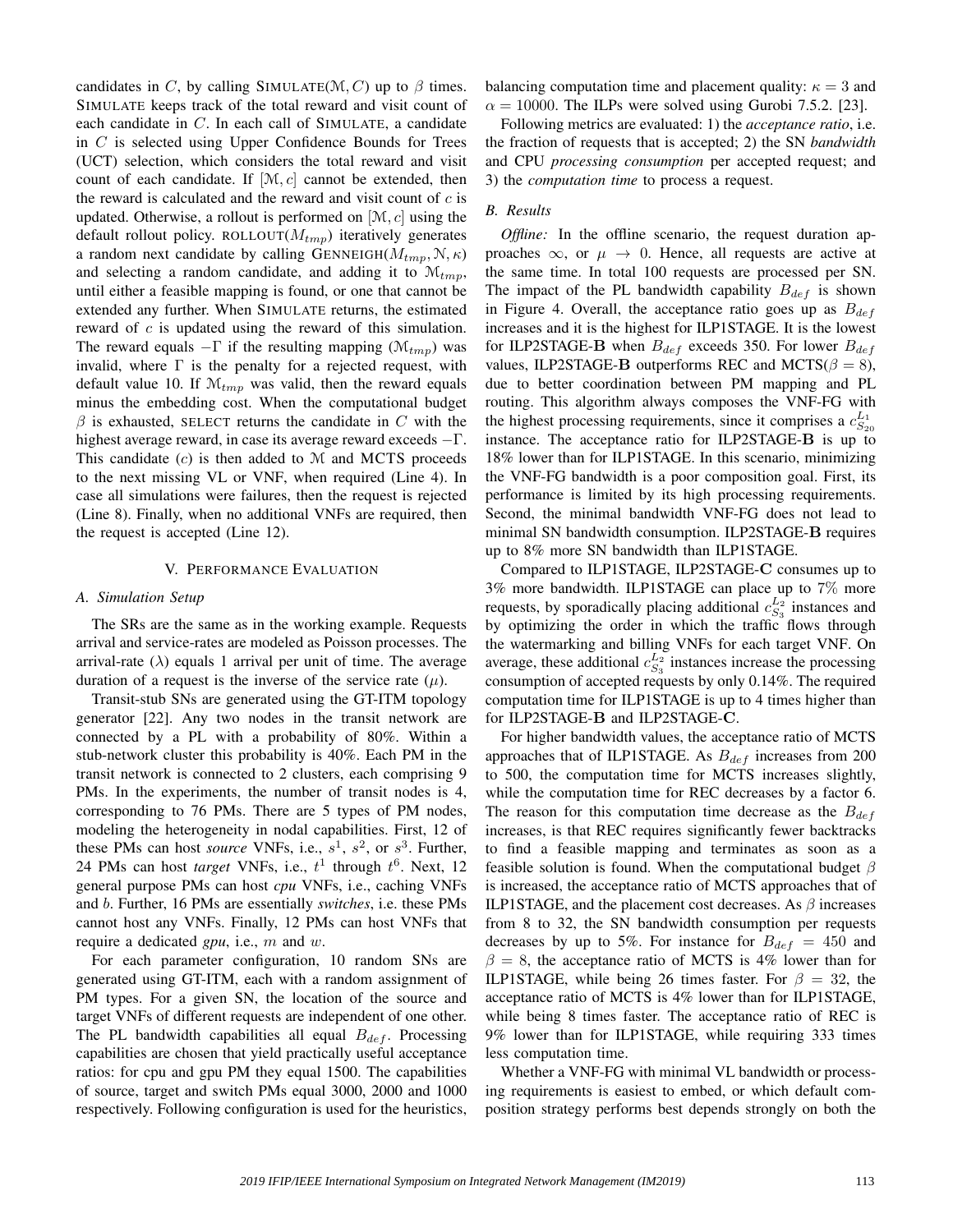

Fig. 5. Online traces for  $B_{def} = 450$ ,  $\mu = 0.01$  processed requests per unit of time.

application and cloud environment. Hence, the performance of a 2-stage approach with a given objective in the composition stage is strongly dependent on the SN conditions. Further, REC explores multiple compositions only when it backtracks. Hence, compared to ILP1STAGE and MCTS, its computation time and placement quality is strongly dependent on the order in which the candidates in GENNEIGH are ordered. In comparison, ILP1STAGE always composes the VNF-FG that is easiest to embed and MCTS converges to this composition when provided more computation budget.

*Online:* The online traces are shown in Figure 5. In the online scenario, the traces are smoothed by a moving average with a window of size 100 requests. Since  $\mu = 0.01$ processed requests per unit of time, when all requests can be accepted, in steady state the expected number of requests active at the same is 100. Initially, all algorithms can place the incoming requests. Then, the acceptance ratio decreases first for ILP2STAGE-B and REC. The bandwidth consumption is the highest for MCTS, followed by REC, ILP2STAGE-B, ILP2STAGE-C and ILP1STAGE. The CPU consumption is the highest for ILP2STAGE-B. The computation time for REC shows a lot of variation. When finding a feasible placement is easy, then the computation time is very low. As finding a valid placement gets harder, its computation time increases and is ultimately limited by the backtracking limit. Both ILP1STAGE and ILP2STAGE-C can place all requests. Compared to the other algorithms, the computation time for MCTS is rather insensitive to the SN loading.

# VI. CONCLUSIONS

In this paper, we focused on the resource allocation challenges related to the orchestration of NSs in NFV environments. We introduced a service model with improved applicability, that can describe a richer class of VNF-FGs. We proposed an optimal placement algorithm that can adapt the VNF-FG to the availability of resources in the SN, while considering the SRs. We demonstrated that our optimal algorithm can improve the acceptance ratio by up to 18% while requiring only 4 times more computation time, compared to algorithms that do not coordinate composition and embedding. Our proposed approach can find the best PC for any cloud environment. Further, we presented two heuristics that can find near-optimal solutions up to 26 and 330 times faster than the optimal algorithm.